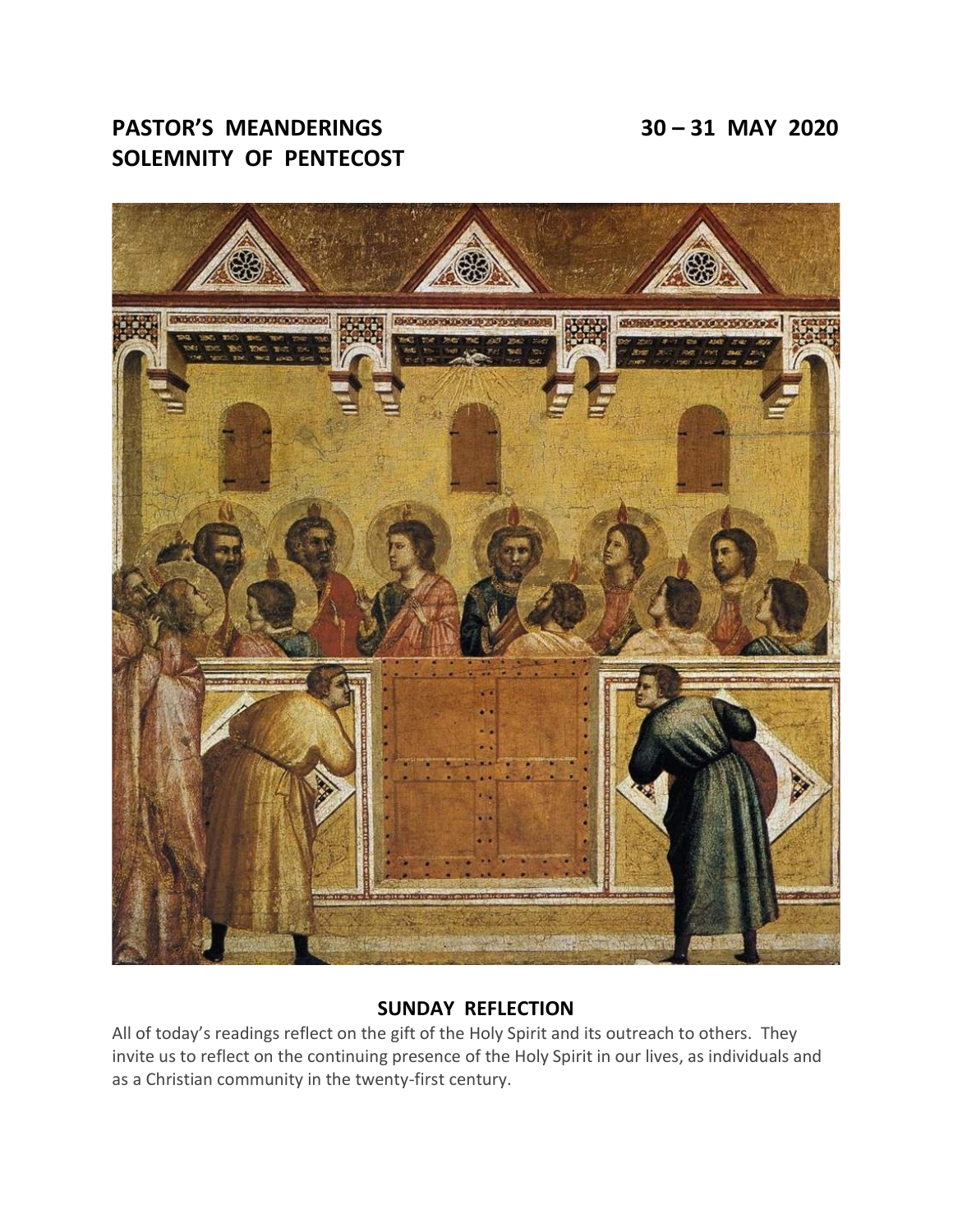The First Reading reveals the power of the Spirit to transform, to bring about change. Initially gathered in fear, the disciples speak out and proclaim to the assembled peoples the good news of the Kingdom once they have been filled with the Spirit. We have received that same Spirit and have the same call to mission. What outreach does the Kingdom of God have in our lives? what action is the Spirit prompting our community towards? How can each of us make known the Kingdom of God to those around us? What are the changes we are being called on to make in our lives?

Dramatic as it is in the story, the gift of tongues evidenced in the disciples on the first Pentecost is one of the myriad gifts that the Spirit of God gifts to those who are open to receive them. Paul teaches how the varied gifts of the community are opportunities to be of service to others and to build the Kingdom of God. We are encouraged to recognize and appreciate the gifts and talents of others and to use our own talents for the good of the community.

In a world often divided and prejudiced by issues of status and race, both Luke and Paul reminds us that the Spirit of God makes no such distinctions. We are challenged to scrutinize our own inclusivity and reminded that all are welcome in God's kingdom.

John too, in the Gospel reminds us that the gift of the Holy Spirit is one that calls us beyond ourselves and our own circle; it is a gift and it is a mission. And it is a mission of forgiveness. Perhaps this Pentecost, filled with the joy and strength of the Holy Spirit, we can look in to our own hearts and recognize both how we have been forgiven and find what forgiveness we can bring to others.

As a teen, I thought the clergy were supposed to do everything. We laity were just called to pray, pay, and obey. Oh yes, and keep the commandments, of course. The original 10 seemed overwhelming enough. Then I discovered the Sermon on the Mount and nearly passed out. Perhaps this is why many inactive Catholics are so resentful of their upbringing in the Church. For them, religion means frustration, failure, and guilt.

Somehow they, and I, missed the good news about Pentecost. OK, we Catholics celebrate the feast every year and mention it in Confirmation class, but lots of us evidently didn't "get it." Because if we "got it," we'd be different . . . bold instead of timid, energetic instead of anemic, fascinated instead of bored. Compare the apostles before and after Pentecost and you'll see the difference the Spirit makes.

The gospel is Good News not just because we're going to heaven, but because we've been empowered to become new people, here and now. Vatican II insisted that each of us is called to the heights of holiness (Lumen Gentium, chapter V). Not by will-power, mind you. But by Holy Spirit power. Holiness consists in faith, hope, and especially divine love. These are "virtues," literally "powers," given by the Spirit. To top it off, the Spirit gives us seven further gifts which perfect faith, hope, and love, making it possible for us to live a supernatural, charismatic life. Some think this is only for the chosen few, "the mystics." Thomas Aquinas taught to the contrary that the gifts of Isaiah 11:1-3 (wisdom, knowledge, understanding, counsel, piety, fortitude, and fear of the Lord) are standard equipment given in baptism, that all are called to be "mystics."

Vatican II also taught that every Christian has a vocation to serve. We need power for this too. And so the Spirit distributes other gifts, called "charisms." These, teaches St. Thomas, are not so much for our own sanctification as for service to others. There is no exhaustive list of charisms,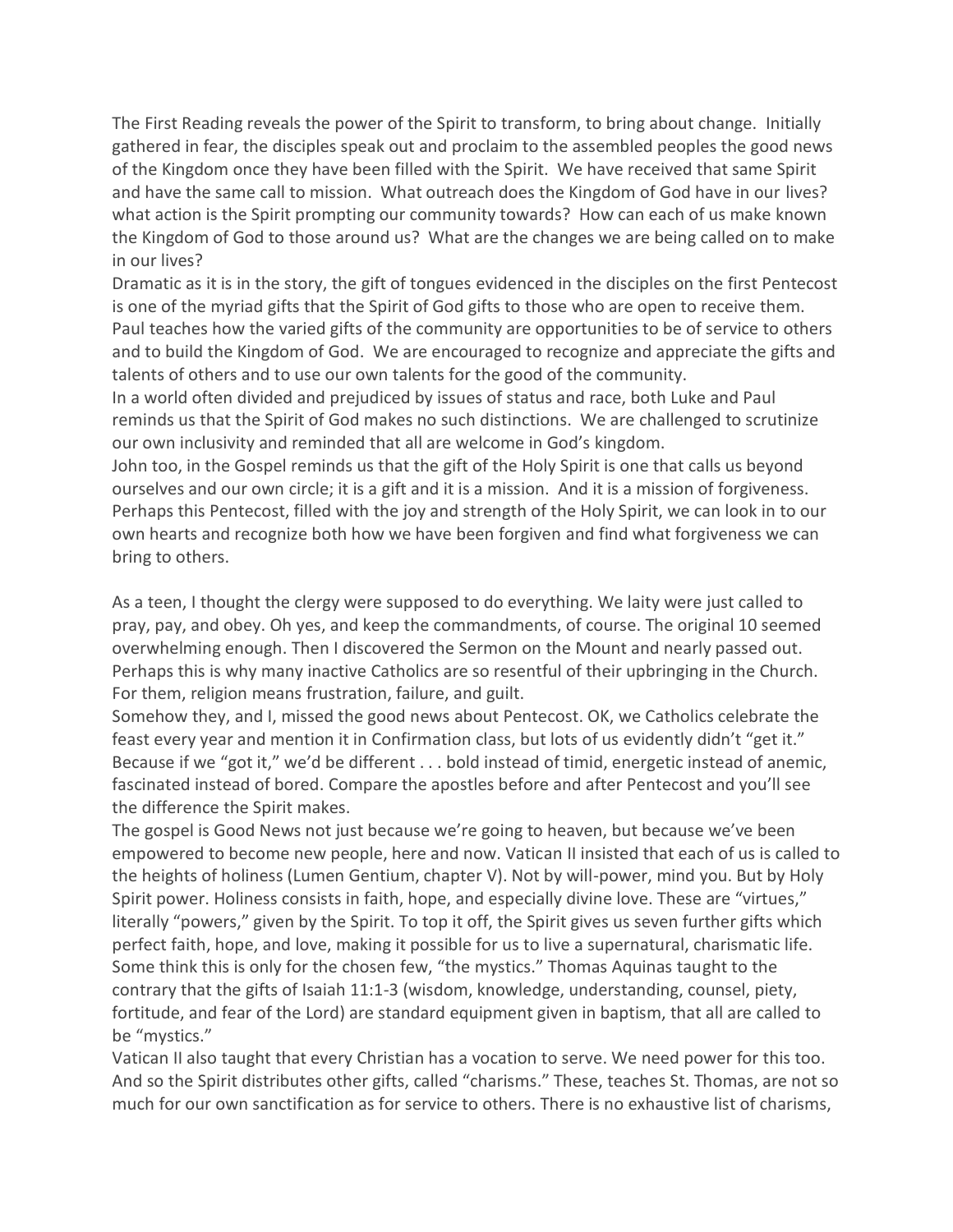though St. Paul mentions a few (I Corinthians 12:7-10, Romans 12:6-8) ranging from tongues to Christian marriage (1 Corinthians7: 7). Charisms are not doled out by the pastors; but are given directly by the Spirit through baptism and confirmation, even sometimes outside of the sacraments (Acts 10:44-48).

Do I sound Pentecostal? That's because I belong to the largest Pentecostal Church in the world. Correcting the mistaken notion that the charisms were just for the apostolic church, Vatican II had this to say: "Allotting His gifts 'to everyone according as he will' (1 Cor. 12:11), He [the Holy Spirit]distributes special graces among the faithful of every rank. . . . These charismatic gifts, whether they be the most outstanding or the more simple and widely diffused, are to be received with thanksgiving and consolation, for they are exceedingly suitable and useful for the needs of the Church" (LG12).

Powerful gifts, freely given to all. Sounds like a recipe for chaos. But the Lord also imparted to the apostles and their successors a unifying charism of headship. The role of the ordained is not to do everything themselves. Rather, they are to discern, shepherd, and coordinate the charisms of the laity so that they mature and work together for the greater glory of God (LG 30).

So what if you, like me, did not quite "get it" when you were confirmed? I've got good news for you. You actually did get the Spirit and his gifts. Have you ever received a new credit card with a sticker saying "Must call to activate before using?" The Spirit and his gifts are the same way. You have to call in and activate them. Do it today and every day, and especially every time you attend Mass. Because every sacramental celebration is a New Pentecost where the Spirit and his gifts are poured out anew (CCC 739, 1106).

That's why the Christian Life is an adventure. There will always be new surprises of the Spirit!

**STEWARDSHIP:** In the second reading today, St. Paul reminds the Corinthians, "There are different gifts, but the same Spirit, there are different ministries, but the same Lord." How am I using my gifts for the common good?

# **READINGS FOR THE SOLEMNITY OF THE MOST HOLY TRINITY 7 JUN '20**

**Ex. 34:4-6, 8-9:** Moses acknowledges the sinfulness of his people. However, he then grounds the basis of divine forgiveness in compassion and concern. In the end Moses' intimacy with God wins forgiveness for his people.

**2 Cor. 13:11-13:** Paul exhorts his audience to mutual peace. He prays that his audience will demonstrate that peace through grace, love, and fellowship.

**Jn. 3:16-18:** John emphasizes the role of the Father in the giving of His only Son. It is the sending of this Son that brings salvation to the world.

## **PENTECOST**

This weekend, the Church celebrates Pentecost, one of the most important feast days of the year that concludes the Easter season and celebrates the beginning of the Church.

Here's what you need to know about the feast day:

#### *The timing and origins of Pentecost*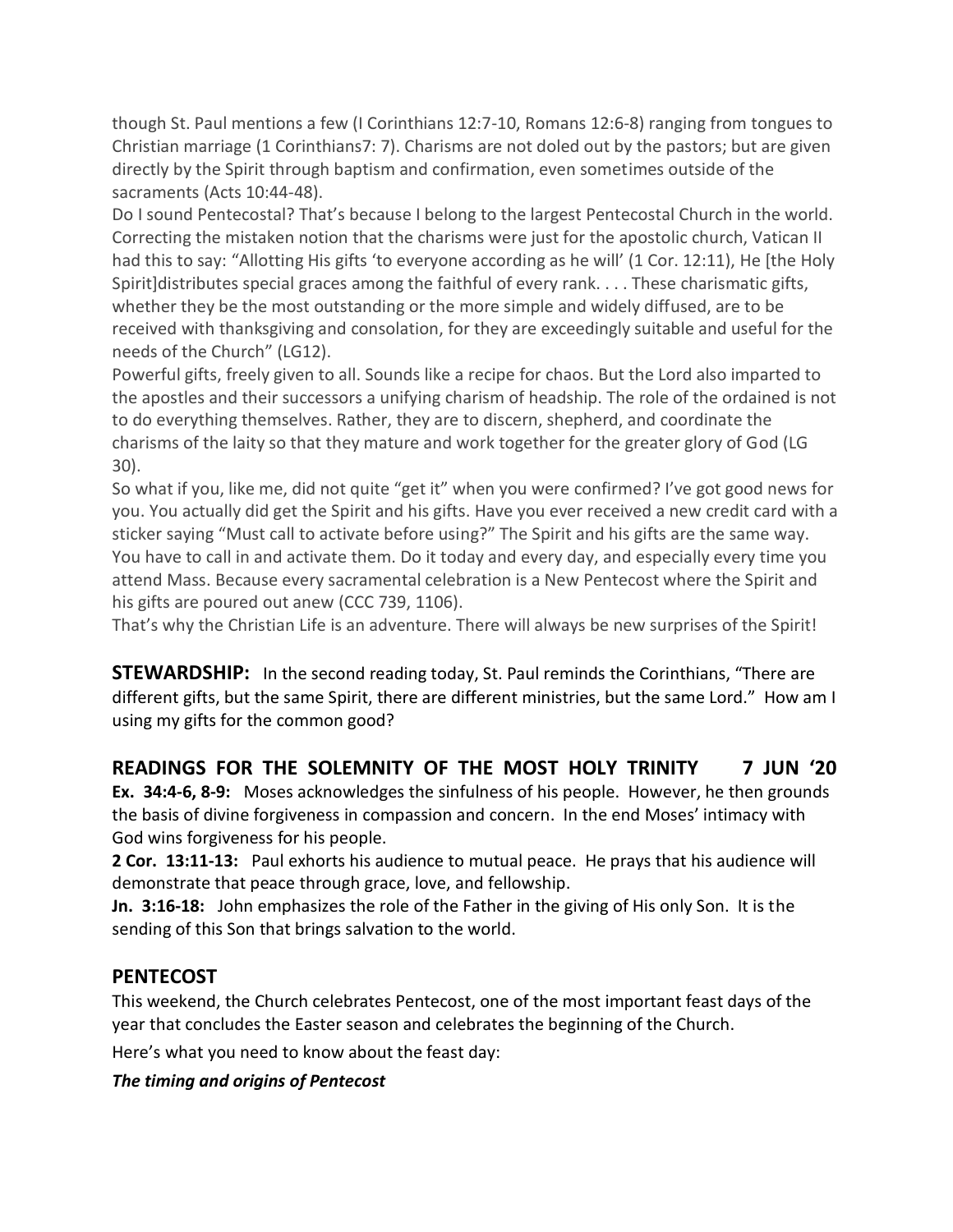Pentecost always occurs 50 days after the death and resurrection of Jesus, and ten days after his ascension into heaven. Because Easter is a moveable feast without a fixed date, and Pentecost depends on the timing of Easter, Pentecost can fall anywhere between May 10 and June 13.

The timing of these feasts is also where Catholics get the concept of the Novena - nine days of prayer - because in Acts 1, Mary and the Apostles prayed together "continuously" for nine days after the Ascension leading up to Pentecost. Traditionally, **[the Church prays the Novena](https://www.ewtn.com/devotionals/pentecost/seven.htm)** to the Holy Spirit in the days before Pentecost.

The name of the day itself is derived from the Greek word "pentecoste," meaning 50th.

There is a parallel Jewish holiday, Shavu`ot, which falls 50 days after Passover. Shavu'ot is sometimes called the festival of weeks, referring to the seven weeks since Passover.

Originally a harvest feast, Shavu`ot now commemorates the sealing of the Old Covenant on Mount Sinai, when the Lord revealed the Torah to Moses on Mount Sinai. Every year, the Jewish people renew their acceptance of the gift of the Torah on this feast.

### *What happens at Pentecost?*

In the Christian tradition, Pentecost is the celebration of the person of the Holy Spirit coming upon the Apostles, Mary, and the first followers of Jesus, who were gathered together in the Upper Room.

A "strong, driving" wind filled the room where they were gathered, and tongues of fire came to rest on their heads, allowing them to speak in different languages so that they could understand each other. It was such a strange phenomenon that some people thought the Christians were just drunk - but Peter pointed out that it was only the morning, and said the phenomenon was caused by the Holy Spirit.

The Holy Spirit also gave the apostles the other gifts and fruits necessary to fulfill the great commission - to go out and preach the Gospel to all nations. It fulfills the New Testament promise from Christ (Luke 24:46-49) that the Apostles would be "clothed with power" before they would be sent out to spread the Gospel.

## *Where's that in the bible?*

The main event of Pentecost (the strong driving wind and tongues of fire) takes place in Acts 2:13, though the events immediately following (Peter's homily, the baptism of thousands) continue through verse 41.

## *Happy Birthday, Church*

It was right after Pentecost that Peter, inspired by the Holy Spirit, preached his first homily to Jews and other non-believers, in which he opened the scriptures of the Old Testament, showing how the prophet Joel prophesied events and the coming of the Holy Spirit at Pentecost.

He also told the people that the Jesus they crucified is the Lord and was raised from the dead, which "cut them to the heart." When they asked what they should do, Peter exhorted them to repent of their sins and to be baptized. According to the account in Acts, about 3,000 people were baptized following Peter's sermon.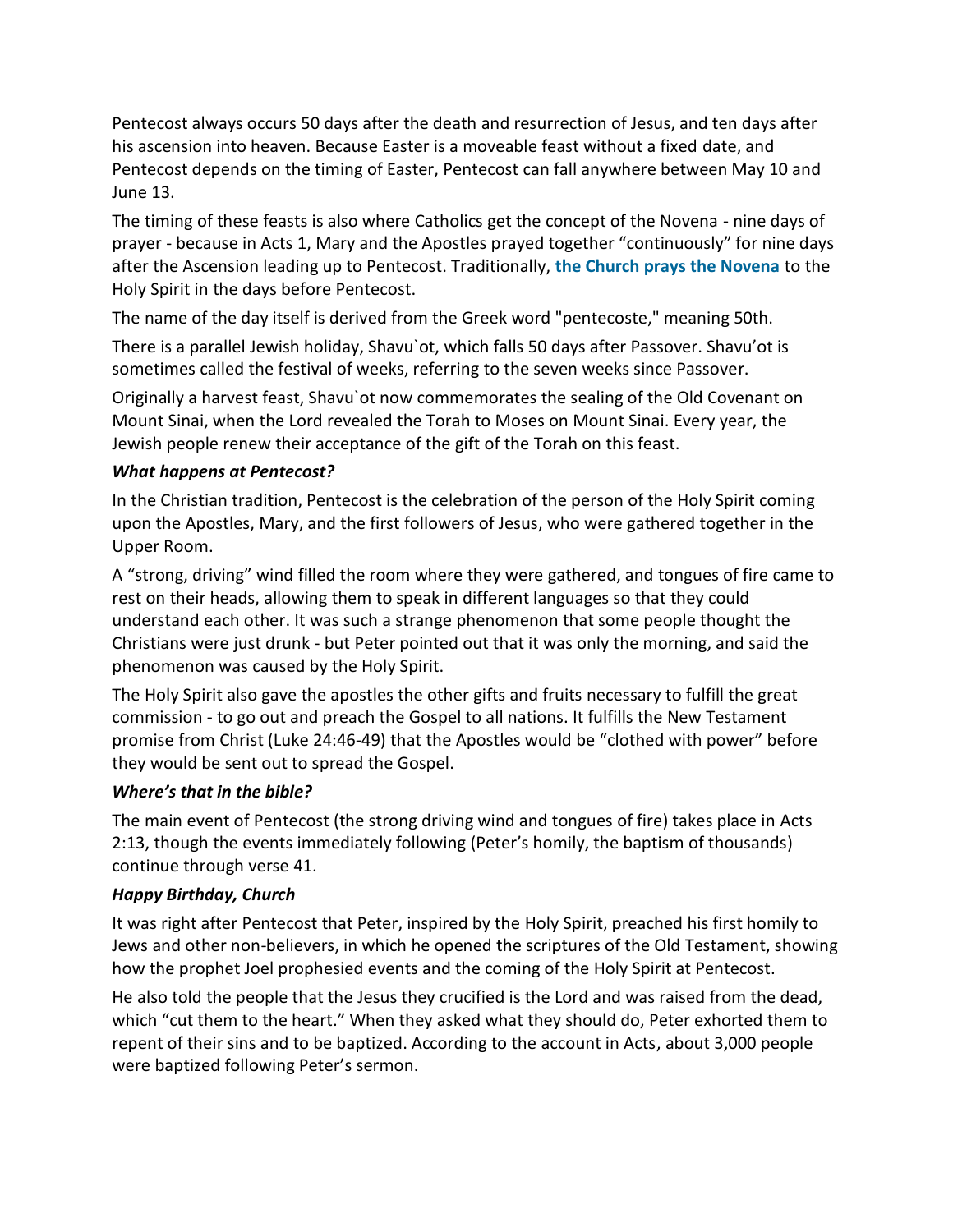For this reason, Pentecost is considered the birthday of the Church - Peter, the first Pope, preaches for the first time and converts thousands of new believers. The apostles and believers, for the first time, were united by a common language, and a common zeal and purpose to go and preach the Gospel.

#### *Pentecost vestments and customs around the world*

Typically, priests will wear red vestments on Pentecost, symbolic of the burning fire of God's love and the tongues of fire that descended on the apostles.

However, in some parts of the world, Pentecost is also referred to as "WhitSunday", or White Sunday, referring to the white vestments that are typically worn in Britain and Ireland. The white is symbolic of the dove of the Holy Spirit, and typical of the vestments that catechumens desiring baptism wear on that day.

An Italian Pentecost tradition is to scatter rose leaves from the ceiling of the churches to recall the miracle of the fiery tongues, and so in some places in Italy, Pentecost is sometimes called Pascha Rosatum (Easter roses).

In France, it is tradition to blow trumpets during Mass to recall the sound of the driving wind of the Holy Spirit.

In Asia, it is typical to have an extra service, called genuflexion, during which long poems and prayers are recited. In Russia, Mass goers often carry flowers or green branches during Pentecost services.

#### **PURPOSE OF MASS**

Having been physically separated from our fellow parishioners over the past weeks we were still able to somewhat participate in the celebration of the Mass listening to the readings from Sacred Scripture and receiving the Eucharist spiritually. Perhaps we might have gotten a little too comfortable with that format, maybe losing some of the full sense of what the Mass is actually about; the whys and wherefores. This has been indicated by some of the comments that were heard as we "partially opened" last week. In he weeks ahead I would like to explore for the benefit of all of us, as we gradually approach some level of normalcy what is seen as the core and summit of our Faith.

#### **Why do we have Mass?**

We have Mass to worship and to receive God's grace, to unify with Him and with other worshipers through the sacrament of the Eucharist. As a sacrament, it is that Jesus Himself acting through the Eucharist, and supplies all the graces we derive from it. At Mass we are able to stand mystically at the foot of the cross and witness for ourselves the same self-sacrifice of Jesus, in an unbloody manner.

Mass is a celebration of this sacrifice. It is the active participation of all that come together in the place of worship. We do not come to Mass simply to receive something passively or to watch a show; we come as participants embracing the grace Christ pours out for us shed by His own blood on the cross.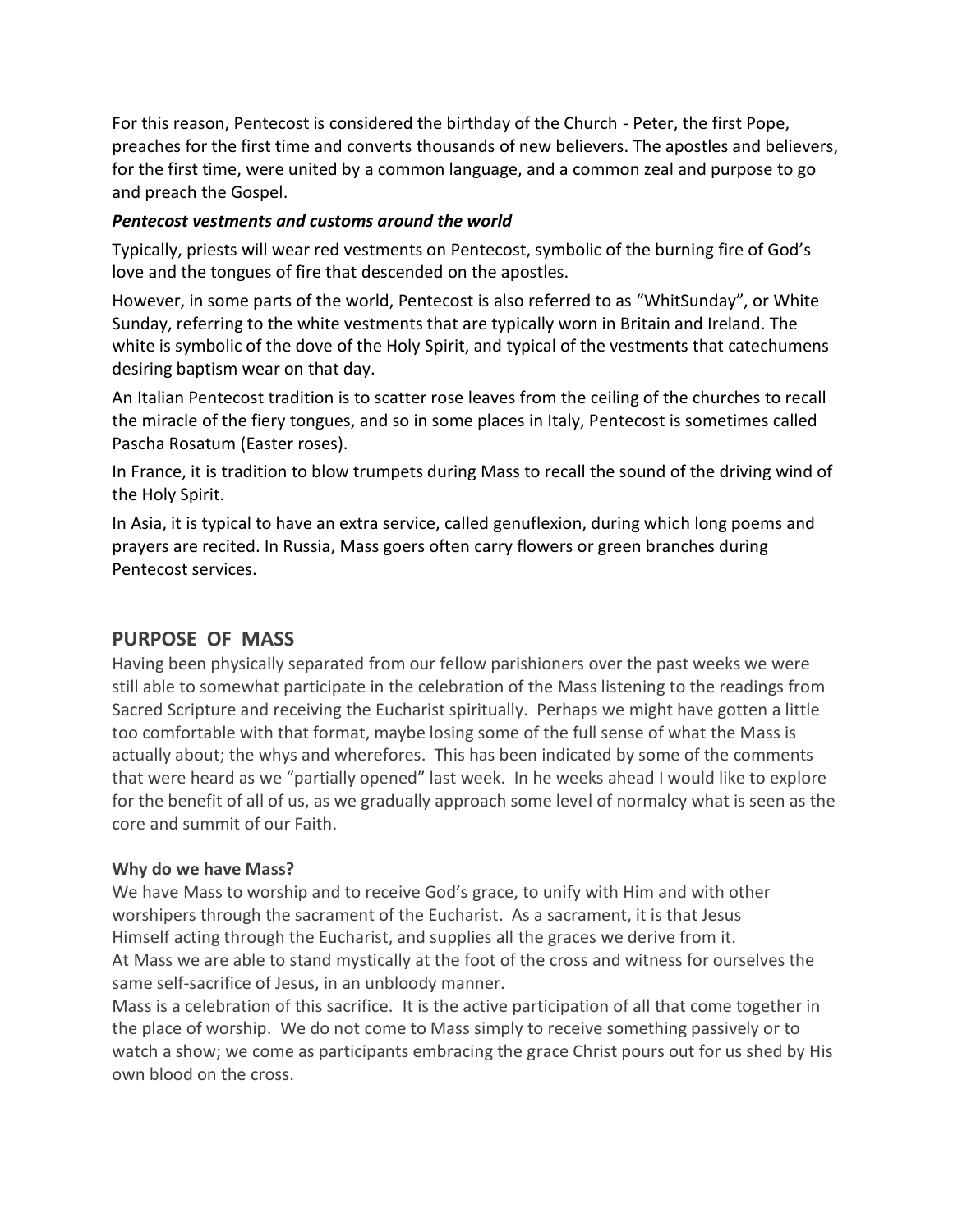Different people have different roles at Mass. Some people are Eucharistic ministers. They help distribute the Eucharist to assist the priest when it is necessary in order to maintain the flow of worship.

Lectors help proclaim the Word of God and make it come alive for us. Cantors and choir members lead us in song to help us stay in tune.

The priest is there to serve us by leading us in prayer acting in the person of Christ, explaining the Scripture (Bible) readings, and consecrating the bread and wine so that they may become the body and blood of Jesus.

#### **We only get out of Mass what we put into it.**

If we do not find much significance in the Mass it is because our whole mind, heart, and soul are not there. We are called to actively participate.

When we actively participate in the Mass we receive God in two primary ways: we receive Him through His Word and through the Eucharist. These are the two main parts of the Mass: the Liturgy of the Word and the Liturgy of the Eucharist.

Liturgy is a term that means work or public duty. It is the work of the people, not just one person standing at the altar. All the people gathered are doing the work of celebration.

### **Liturgy of the Word**

During the Liturgy of the Word we receive God in His word. Generally speaking there are three readings and a Psalm (usually sung). The first reading is from the Old Testament, then the Psalm, the second reading is from the New Testament and the third is a Gospel reading. All three of the readings are generally related; together they incorporate a theme. The priest or the deacon then gives his homily regarding this theme, how it relates to everyday life or something along those lines.

There may be times that the readings and / or the homily really hit home for us , speak to us in ways that we have not heard in the past; at other times not so much. Actually this is all right because the Mass isn't just about me, a single individual. The Mass is about the whole Body of Christ, those gathered here physically, or those attending through a live stream. When we celebrate Mass it isn't just us or those that we can see in the congregation. There are millions of other people around the world celebrating Mass as well. Not only that, but there are also those people who came before us, have died in their earthly bodies but are still alive in Christ in heaven, just as we are alive in Christ but on Earth.

So a particular set of readings or a homily may not affect you, but there may be someone else who really needed to hear it. There may be someone else going through a tough time and really needed to hear those words of comfort or joy (or whichever emotion is appropriate). In the first part of the Mass we receive God in His word and in the second part we receive God, through Jesus in body, soul and divinity. We receive God in the Eucharist.

## **Liturgy of the Eucharist**

The first Mass was about 2000 years ago at the Last Supper. Jesus and the Apostles were gathered together in what was Jesus' final meal before His crucifixion. During the meal Jesus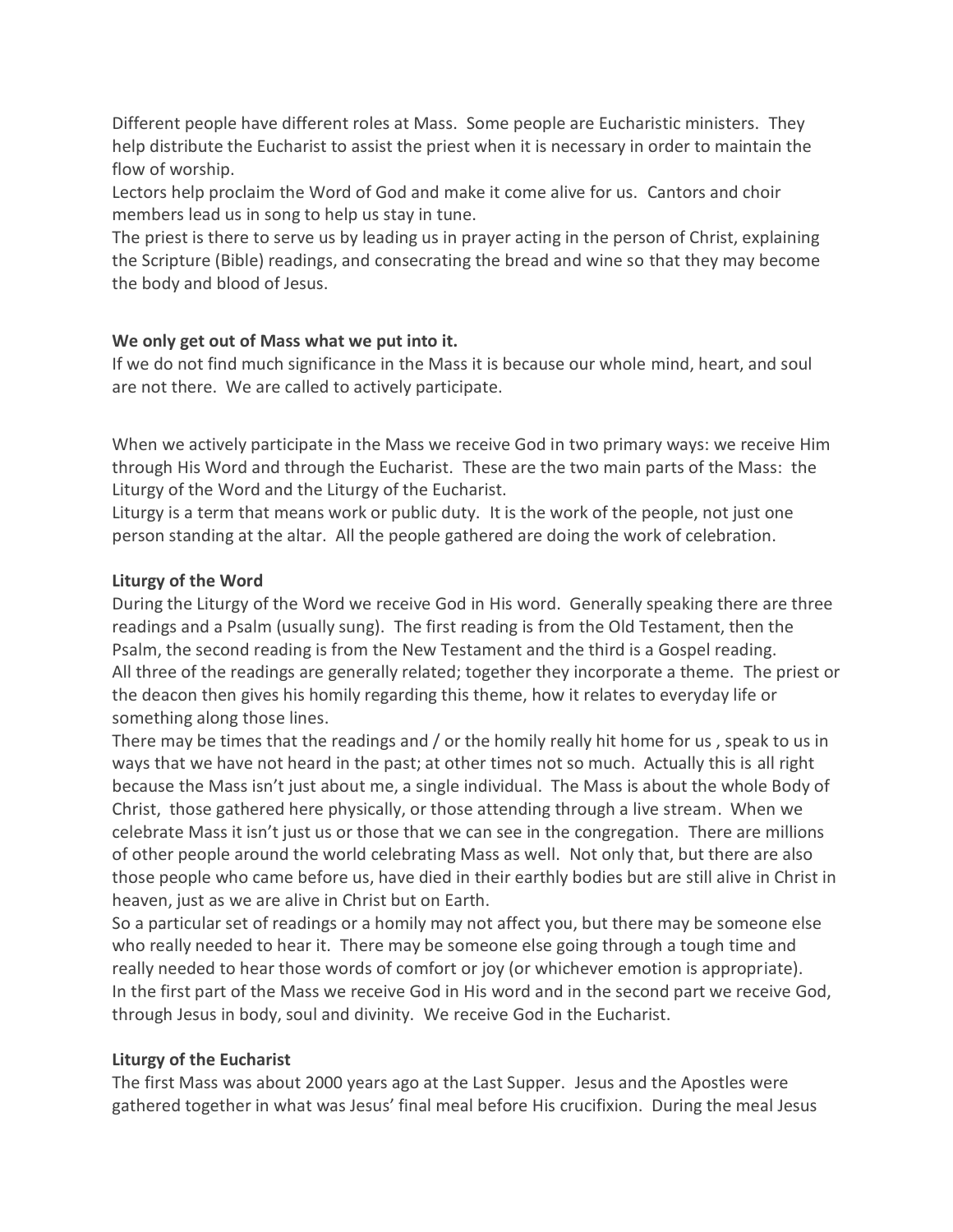took bread, broke it, gave it to the Apostles and said, "This is My body which will be given for you. Do this in memory of Me."

Afterward Jesus took a cup filled with wine and said, "This cup is the new covenant in My blood, which will be shed for you."

Jesus offers us a chance to partake in His sacrifice by offering for us His Body and His Blood. This is the sign of our covenant with God. Jesus' body and blood is the new covenant and Jesus tells us to partake in it in memory of Him.

At Mass when we receive the Eucharist, Jesus' Body and Blood under the appearance of bread and wine (just like at the Last Supper), we are renewing our covenant with God. We are reconfirming our promise to God to live out our end of the relationship.

A covenant, in this context, is a type of relationship. The type of relationship that God has always had with His people is a covenant. Covenantal relationships are whereby each party mutually agrees to something.

God loves us endlessly and infinitely. God forgives us endlessly and infinitely. Our mutual response to God is to love Him as much as we can even though our love is finite. Our response is to obey God and receive His freely given grace to help bring the Kingdom of God here on Earth.

When we receive the Eucharist at each Mass we are making that promise to God that we will hold up our end of the covenant. We are also unifying ourselves to God and to the other members of the Church through the Body of Christ.

The whole purpose of Mass is to worship God, unite ourselves with the sacrifice of Jesus, and to elevate our lives to the life of God. We will only get out of this relationship with God what we put into it; **God's grace can only work in our lives if we are open to receiving it**.

## **Why do we have to do this each week?**

Our salvation is not a one-time ordeal where make a promise to God at one point in our lives. Life is a process and so is our salvation.

When we receive the Eucharist we are receiving Jesus, God. In doing so we are making that commitment each time to live out our end of the bargain. By God's gift of free will to us we always have the opportunity to choose to fall away from God through sin and we need His grace and strength to maintain our relationship with Him.

By receiving the Eucharist at least once a week and making that promise to love God and obey Him we are receiving the grace necessary to do God's will. We grow in faith each time we receive.

An analogous example is marriage. The ideal marital relationship is modeled after God's relationship with His people. The two parties in marriage give themselves mutually exclusively to each other and promise to make self-sacrifices to support the other person.

The sign of the marriage covenant is sexual intercourse. A marriage is not consummated (made whole) until the husband and wife engage in sexual intercourse and each time thereafter they are renewing their covenant with each other in the unitive act of sexual intercourse.

Likewise we make whole our relationship with God through the Eucharist by eating His flesh and drinking His blood. We are renewing that covenant. We do it over and over and over again to renew ourselves and grow our relationship with God.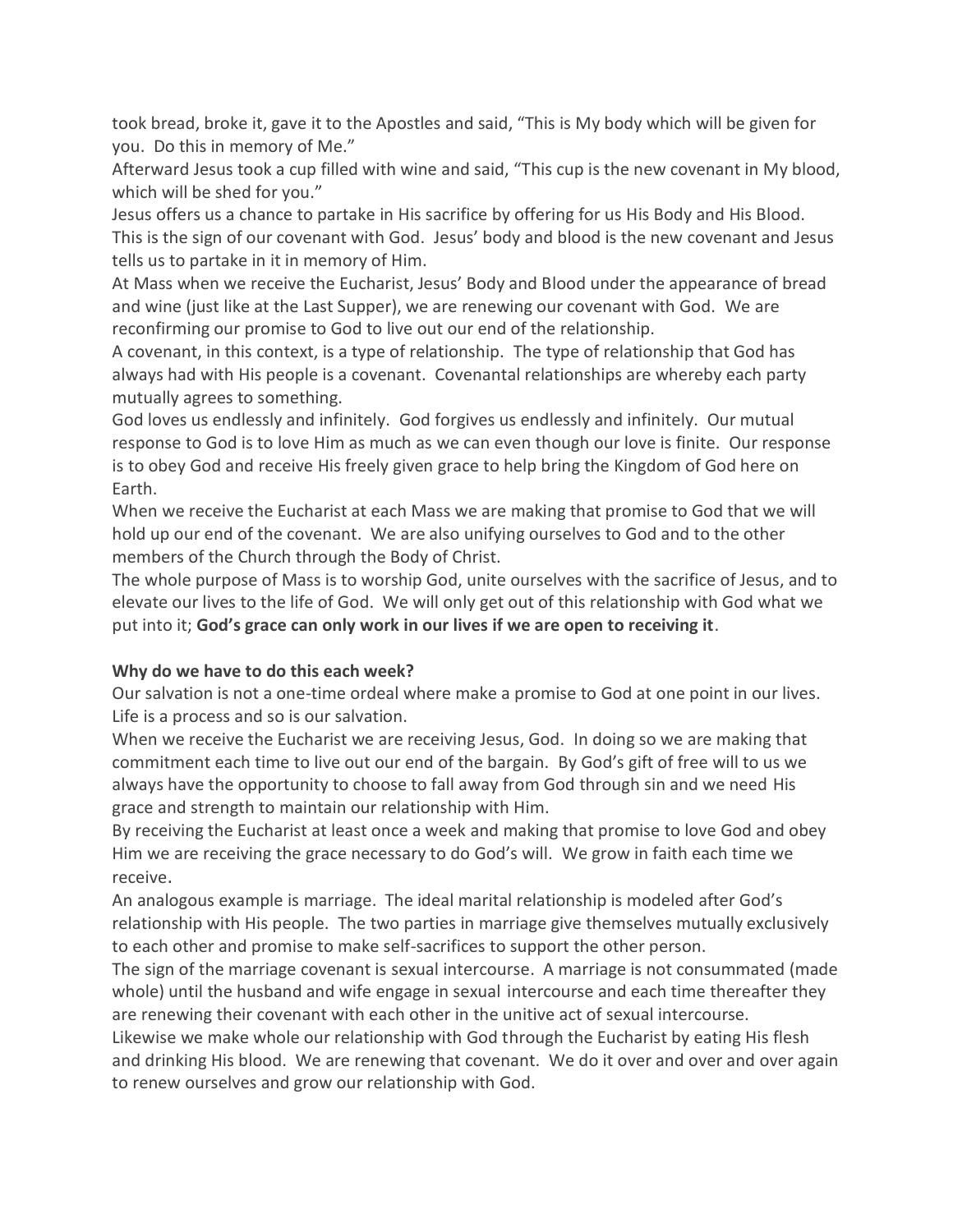Most ordinary people honestly cannot say that if they are married they will only have sex with their spouse once. Likewise we continually renew our covenant with God through the Mass.

## **DAILY REFLECTIONS PENTECOST WEEK**

#### **Monday 1 Jun**

Woman, behold, your son.

Behold, your mother.

For we judge people's virtue not by their sex but by their character, and we hold those to be worthy of the highest glory who have renounced both rank and wealth. It was for this reason that Jesus loved the Evangelist John more than the other disciples. For John was of noble birth and known to the high priest, yet he was so little intimidated by the plotting of the Jews that he introduced Peter into his court and was the only one of the apostles bold enough to take his stand before the cross. For it was he who took the Savior's parent to his own home. It was the virgin son who received the virgin mother as a legacy from the Lord (St. Jerome).

He handed over the spirit.

Could Life himself die unless he chose to? Could anyone take life from its author against his will? He himself declared, "I have power to lay down my life, and I have power to take it up again; no one takes it from me. " To die, therefore, was his own choice. Immortal though he was, he allowed himself to be put to death. Blood and Water Flowed Out

At the Lamb's high feast we sing

Praise to our victorious king,

Who has washed us in the tide

Flowing from his pierced side. Praise we him whose love divine

Gives the guests his blood for wine,

Gives his body for the feast,

Love the victim, love the priest.

Where the Pascal blood is poured,

Death's dark angel sheathes his sword;

Israel's hosts triumphant go

Through the wave that drowns the foe.

Christ, the Lamb whose blood was shed,

Pascal victim, Pascal bread;

With sincerity and love

Eat we manna from above.

Mighty victim from the sky,

Powers of hell beneath you lie;

Death is conquered in the fight;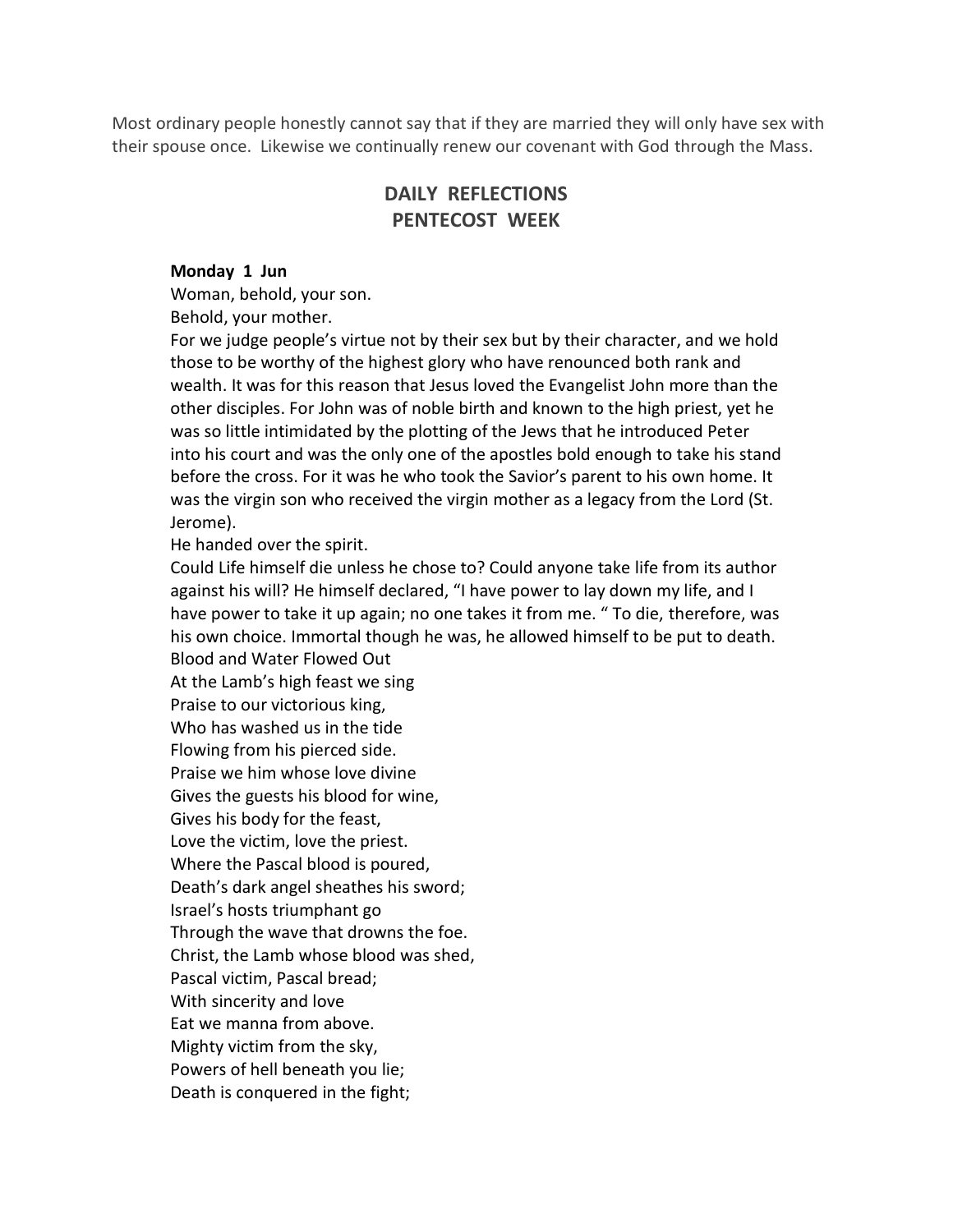You have brought us life and light. Alleluia! (Ambrosian Hymn Writer)

#### **Tuesday 2 Jun**

I remember once meeting someone in my formative college years who refused to pay taxes because of his disagreements with how the government was choosing to use those funds. He claimed his retirement plan was to write a book from prison once he was arrested for tax evasion. To my 19 year-old ears, this was confusing and curious all at the same time. I remember thinking, "But I saw him pull up in a car that traveled on roads that were maintained by taxes. And wouldn't his prison 'retirement plan' be heavily funded by taxpayers? How can he both benefit from, while also rejecting, the system in which we all live?" My brain was all tied in a knot.

Perhaps I would have felt the same if I was in the crowd on the day depicted in today's Gospel passage. Some political and religious leaders approach Jesus and try to "ensnare" him in his own teachings. They shower him with empty platitudes and then spring the question on him, "Is it lawful to pay the census tax to Caesar or not?" In his typical way, Jesus cooly calls them out on their antics ("Why are you testing me?") and flips the script by asking them to present a coin ("Whose image and inscription is this?").

We form our students at Creighton to embrace in their hearts the awesome awareness and utterly humbling reality that they are each made in the image and likeness of God. "This is my beloved child in whom I am well pleased." As I read today's Gospel and consider this theological lens, I can't help but wonder, "What can I look to in my life, like Jesus asked the leaders to do with that coin, and see the 'image and inscription' of God?" And then, once I have taken this inventory, face the harder question: "Am I repaying 'to God what belongs to God'?"

While I could wax poetic about "finding God in all things," looking around my currently isolated life at home, it really boils down to a few "currencies" that truly hold God's image and inscription -- God's imprint: my wife...our dog...the natural world on which our home rests and…(perhaps the hardest to see) my own embodied existence that can often feel both messy and glorious all at once.

As my wife and I lean into the grand "Yes!" of our vocation to marriage with the multiple, smaller, daily "yeses," we are embracing the stance that Fr. Anthony deMello, S.J. recommends we take with God: "Behold the One beholding you, smiling." As our dog pursues us with unapologetic love, affection and acceptance, I witness Thompson's depiction of the Divine as a "hound of heaven." As I watch the four locust trees planted by the original owner of this home standing like sturdy sentinels through multiple human lifespans, the cardinals and bluejays flit and flurry in feathery exuberance, and the seasons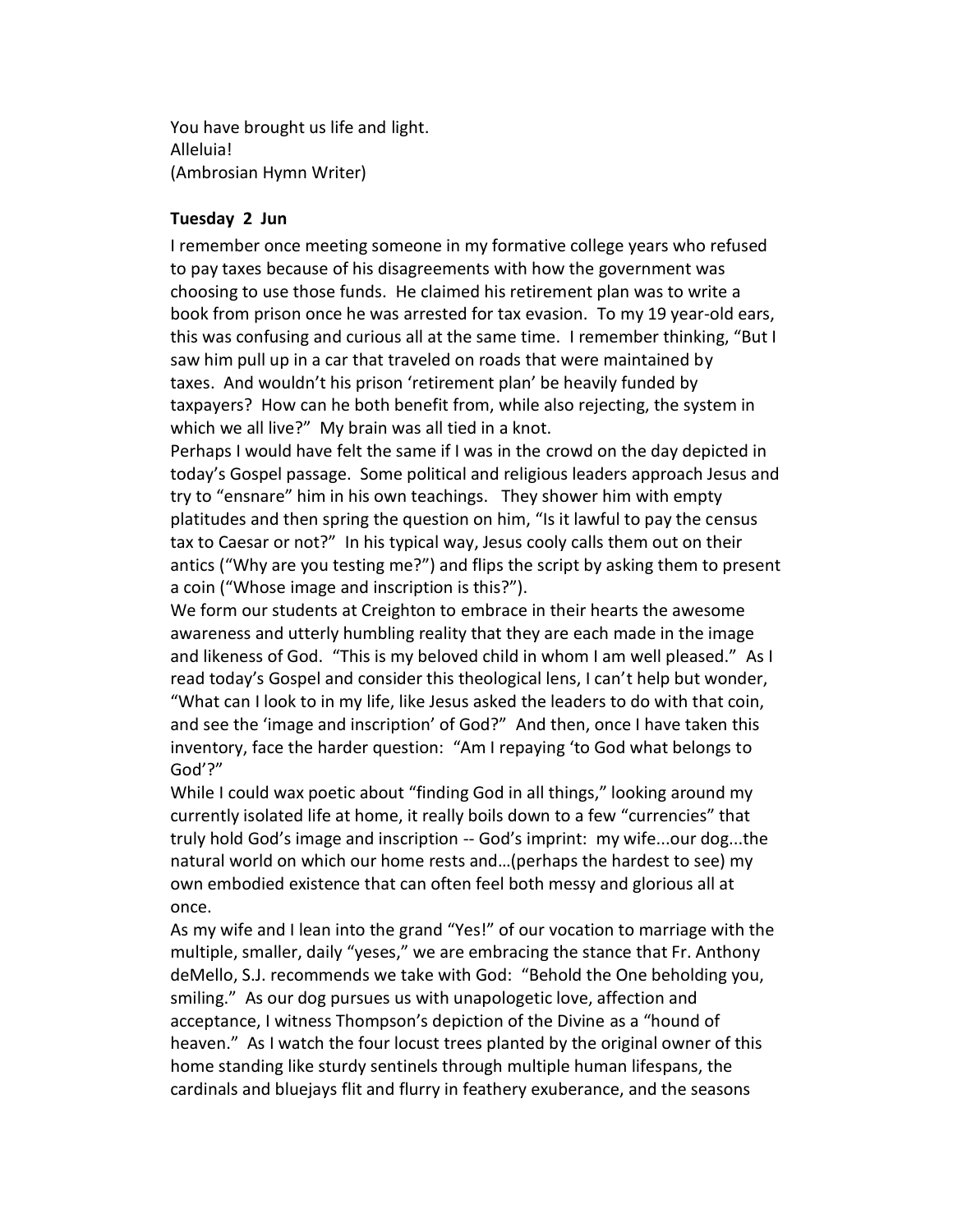break through on the heels of one another in some sacred square dance, I am humbled by God's creative composition. And as I gaze with gentle eyes at the ways in which I live out this human adventure (some days better than others), I see the Divine author continuing to pen the story of my life.

After all of this embracing, witnessing, watching and gazing, it is then time to do what Jesus asks: repay to God what is God's! But how? I have found that the greatest way to provide God the "return on investment" for this abundance of gift is through the ways in which I choose to share and engage these wonderful treasures for "the greater glory of God" and in an effort to bring reconciliation to our world.

#### **Wednesday 3 Jun**

#### **Thursday 4 Jun**

The words quoted by Jesus in today's gospel reading are those of the *Shemá Israel (hear, Israel)* [Dt. 6: 4-5] engraved in the heart of every faithful Israelite. Those words were recited every morning upon waking up and Jesus must have also recited them. The core message was one of **wholeheartedness**: *with all your heart...* Those words were addressed to all Israelites, but they remain valid for any believer. There is no such thing as a call to half-heartedness. Sometimes the diversity of callings is misread as a diversity of expected response, as if priests, nuns, religious... were called to wholeheartedness, while the rest of the baptized were called to *muddle through as best they can*.

Surely, there is a diversity of vocations among the baptized. However that diversity lies not on the side of the expected response, but on the side of the calling itself, on the side of what we already desire to respond to wholeheartedly. Baptism is a calling to the wholeheartedness of the *Shemá*. But through prayerful reflection on our life experience we try to recognize the path the Lord is inviting us to follow and then our response, which we already desired to be wholehearted, leads us to marriage, priesthood, religious life... medicine, law, nursing, teaching...

The difference among vocations lies not on the side of the expected response, but the side of the diverse calling we are expected to respond to wholeheartedly.

#### **Friday 5 Jun**

Today's Gospel takes place in the temple area somewhat after Jesus' triumphal arrival in Jerusalem. It is the continuation of the other Gospel readings of the week. In the previous passages, first some Pharisees and Herodians, then some Sadducees, and finally one of the scribes try to trap Jesus with their questions. Jesus responds in ways that do not advance the cause of those trying to ensnare him. Indeed, they seem to be agreeing with his answers. Jesus now becomes the one who poses a question. This question is meant to address a more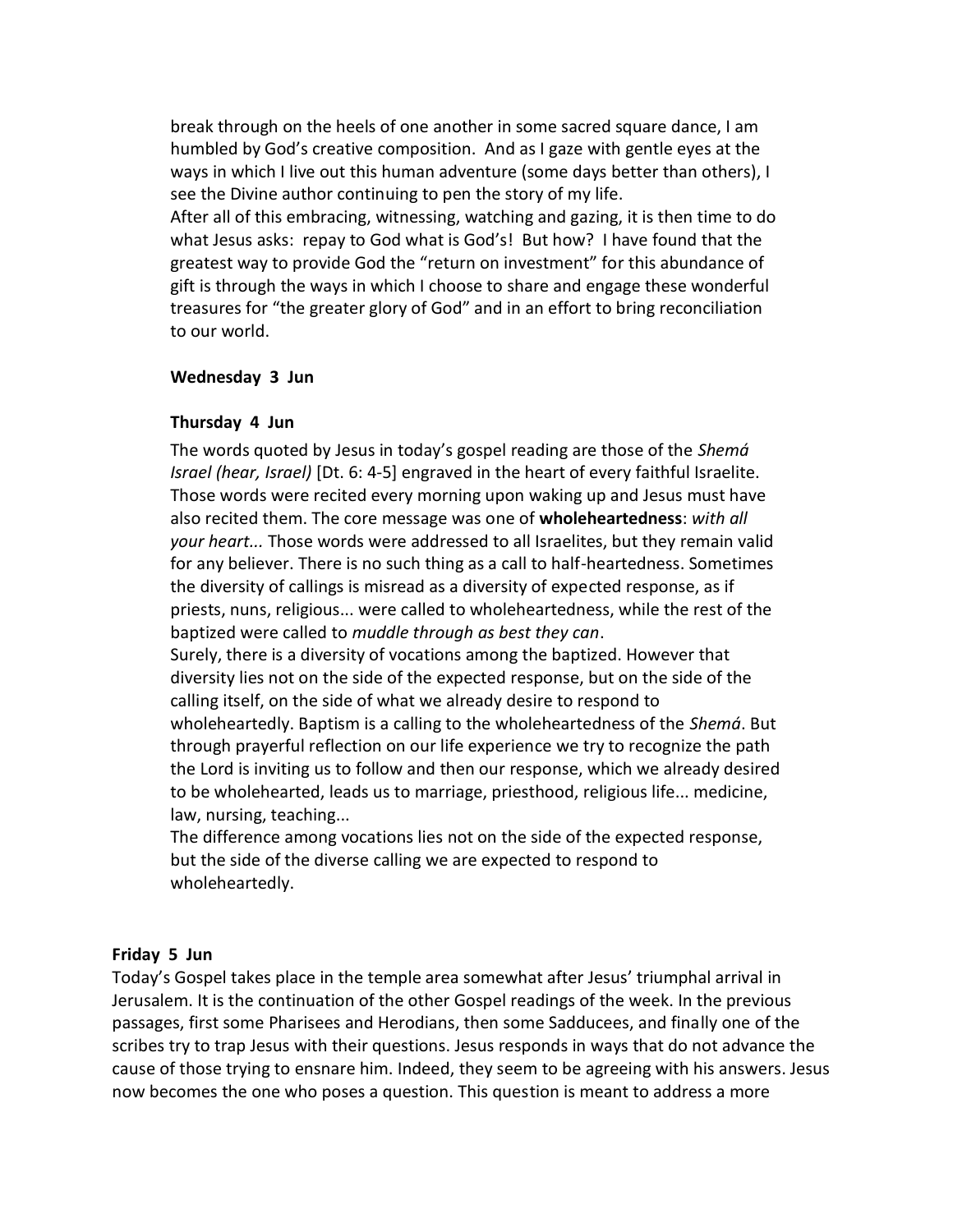traditional view that the Messiah would be a human leader, a king with a royal heritage, a military leader. Jesus challenges them to think that the Messiah might also have a more divine origin referencing Psalm 110 attributed to David. I can imagine myself as part of the crowd that had been drawn to Jesus by these exchanges. I can picture an apparent lack of a response by the elders to Jesus' new interpretation of this Psalm further increasing His favor with the crowd. I envision Jesus coming across as learned and perhaps even somewhat charismatic. I see Jesus in this series of interactions transcending His humble birth and His coming of age off the beaten track. (I think of my years working as a researcher based at Creighton in Omaha. I often felt that my work might have been tested against a higher standard than those coming from more celebrated institutions located in larger metropolitan areas. To some extent I can empathize with the challenges that Jesus faced in these interactions.)

These days (and this Gospel) have reminded me of the social hierarchies. We are all human beings possessing the right to a certain dignity, still the structure of society and current norms lead to profound differences in the ways in which many are treated. I am fortunate to find myself in a position of privilege and opportunity; I am healthy and still rather financially secure. This pandemic has made manifest how many have been marginalized in terms of heath care and economic vulnerability. I find myself challenged in how I am called to respond. *Heavenly Father,*

*The television and my smart phone bring the needs of those around me into my sight. Help me to discern how I can best be a source of support to those who are in need. The Gospel today focused on your divinity.*

*Remind me of the spark of divinity that exists within us all.*

*In today's epistle St. Paul encouraged Timothy that, despite its trials, the Word provides us with mission worthy of pursuit.*

*Draw me into service that responds to Your presence in this world.*

#### **Saturday 6 Jun**

In today's gospel Jesus teaches about the scribes who are describes as those who "go around in long robes and accept greetings in the marketplaces, seats of honor in synagogues, and places of honor at banquets." Scribes could be likened to a lawyer or professor in today's society. These were very important people with a prestigious place in society. However, Jesus goes on to report that "they devour the houses of widows and, as a pretext, recite lengthy prayers." The scribes are in a position to take advantage of the vulnerable and they do just that. Jesus reminds us that they will be severely condemned.

No matter where one goes today, there is social stratification. The wealthy seem to get more while the less fortunate suffer. The wealthy sometimes profit at the expense of those on the margins—sometimes because they know how to take advantage of them.

I fear that this may worsen as our world tries to respond to and recover from a global pandemic. Can we work together for the greater good? Will some recover while stepping on those with fewer resources causing further harm to those who are already suffering from loss of livelihood, loss of income or decreased ability to provide basic necessities for their families? Jesus tells of the rich who gave some of their fortune while a poor widow gave a meager contribution, but with great purpose. This gospel reminds me of an important lesson I learned from an outstanding theology teacher I had in high school. This instructor was very dedicated